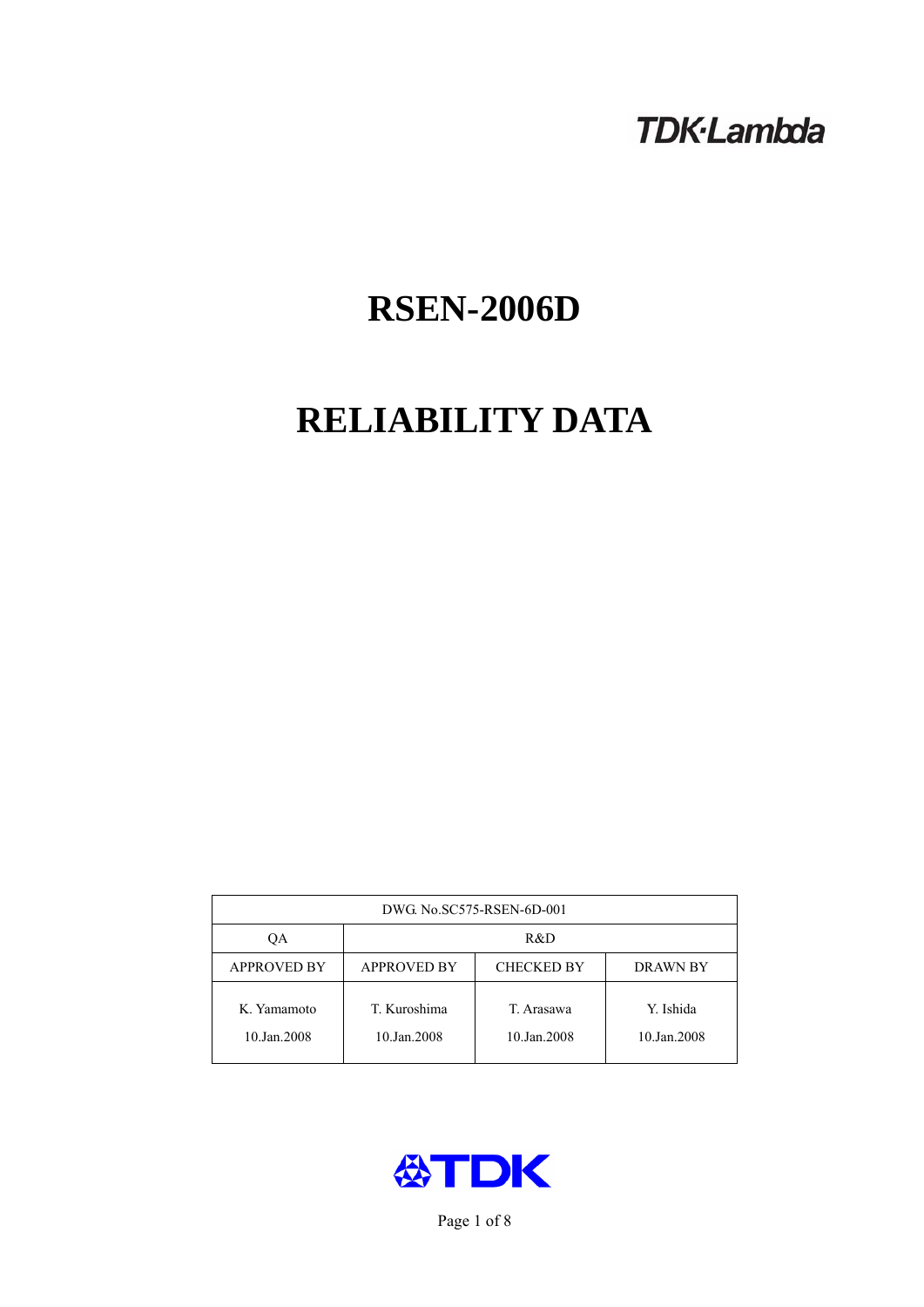#### **RSEN-2006D**

# **I N D E X**

|                                     | Page   |
|-------------------------------------|--------|
| 1. Calculated Values of MTBF        | Page-3 |
| 2. Vibration Test                   | Page-4 |
| 3. Heat Cycle Test                  | Page-5 |
| 4. Humidity Test                    | Page-6 |
| 5. High Temperature Resistance Test | Page-7 |
| 6. Low Temperature Storage Test     | Page-8 |

The following data are typical values. As all units have nearly the same characteristics, the data to be considered as ability values.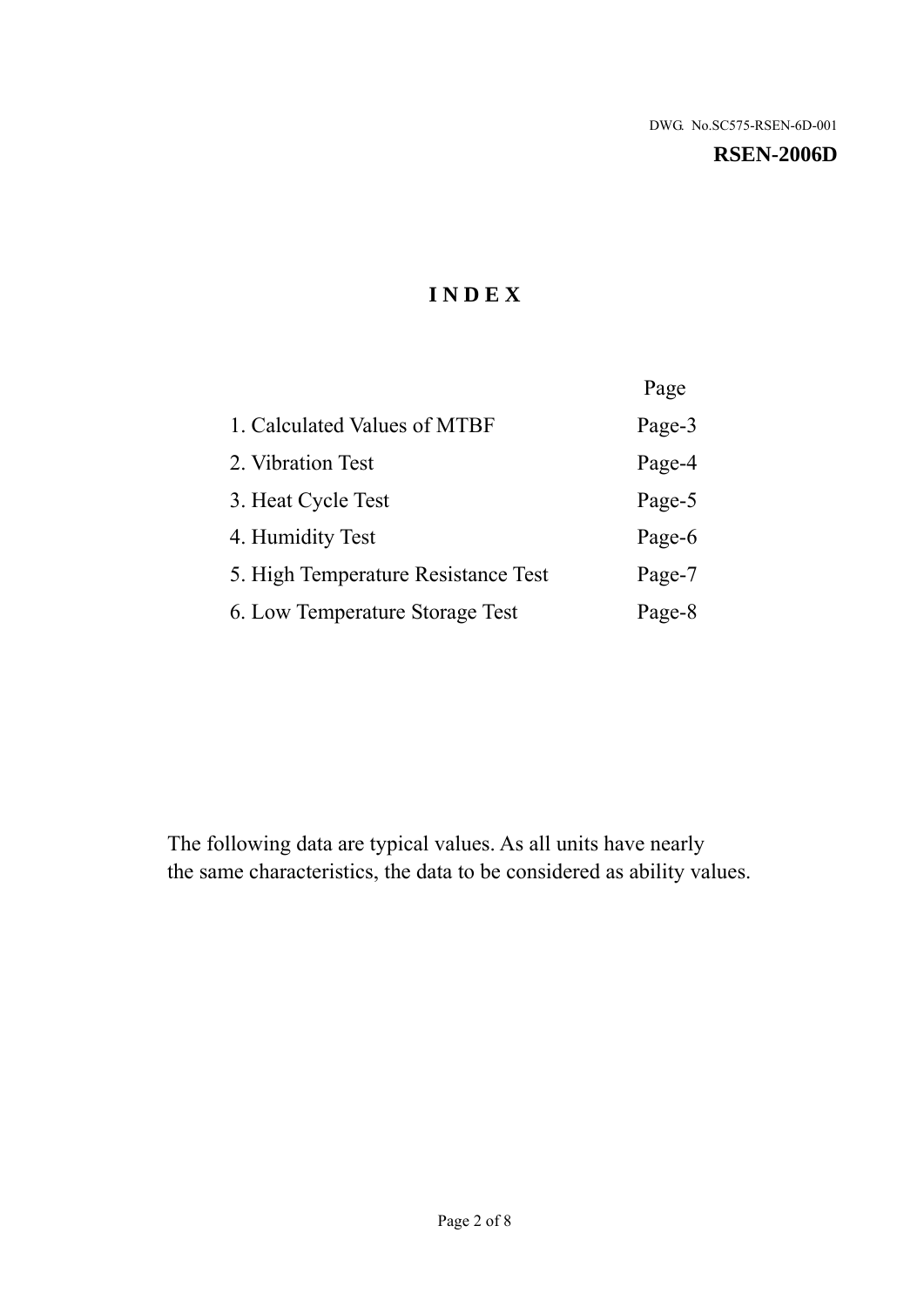#### **RSEN-2006D**

1. Calculated values of MTBF

MODEL : RSEN-2006D

(1) Calculating Method

 Calculated based on parts stress reliability projection of MIL-HDBK-217F NOTICE2.

Individual failure rates  $\lambda$  G is given to each part and MTBF is calculated by the count of each part.

$$
MTBF = \frac{1}{\lambda_{\text{equip}}} = \frac{1}{\sum_{i=1}^{n} N_i (\lambda_G \pi_Q)_i} \times 10^6 \text{ (hours)}
$$

| $\lambda$ equip | : Total equipment failure rate (Failure $/ 10^6$ Hours)                   |
|-----------------|---------------------------------------------------------------------------|
| $\lambda$ G     | : Generic failure rate for the $\hbar$ generic part                       |
|                 | (Failure/ $10^6$ Hours)                                                   |
| Ni              | : Quantity of <i>i</i> th generic part                                    |
| N               | : Number of different generic part categories                             |
| $\pi$ Q         | : Generic quality factor for the <i>i</i> th generic part ( $\pi Q = 1$ ) |

- (2) MTBF Values
	- GF : Ground, Fixed

 $MTBF = 6,914,673$  (Hours)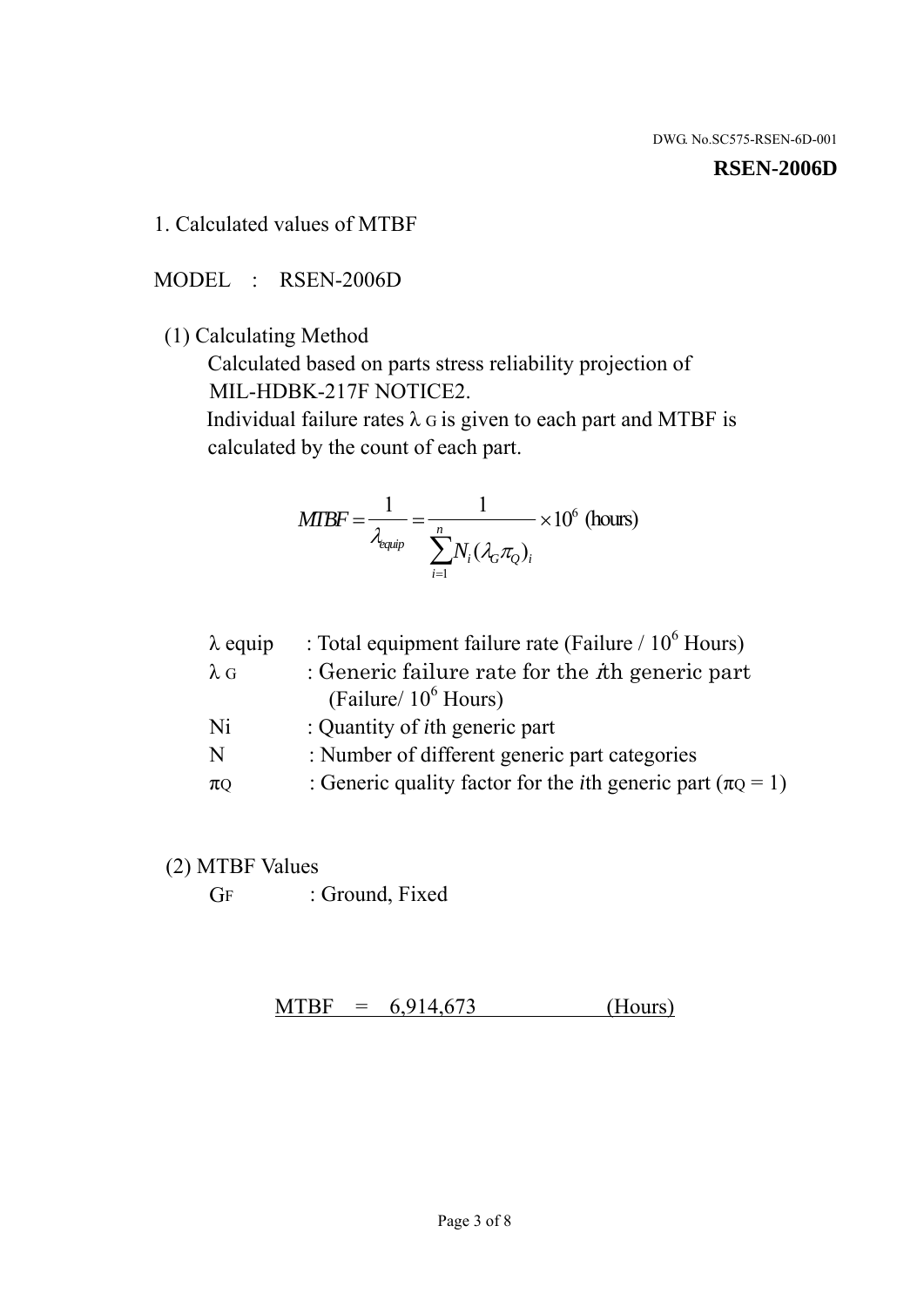#### **RSEN-2006D**

2. Vibration Test

#### MODEL : RSEN-2006D (Representation Product : RSEN-2030D)

- (1) Vibration Test Class Frequency Variable Endurance Test
- (2) Equipment Used Controller VS-1000-6, Vibrator 905-FN ( IMV CORP.)
- (3) The Number of D.U.T. (Device Under Test) 5 units
- (4) Test Condition
	- · Frequency : 10~55Hz
	- $\cdot$  Acceleration : 9.8m/s<sup>2</sup>, Sweep for 1 min.
	- · Dimension and times : X, Y and Z directions for 1 hour each.

### (5) Test Method

Fix the D.U.T. on the fitting-stage

## (6) Test Results

PASS

#### Typical Sample Data

| ັ່                                 |                                 |                   |                     |                     |
|------------------------------------|---------------------------------|-------------------|---------------------|---------------------|
| Check item                         | Spec.                           |                   | <b>Before Test</b>  | After Test          |
|                                    | Differential Mode: 25dBmin.     | $0.4$ MHz         | 38.80               | 39.10               |
|                                    |                                 | 30 MHz            | 56.51               | 55.42               |
| Attenuation (dB)                   | Common Mode: 25dBmin.           | 2 MHz             | 36.23               | 36.01               |
|                                    |                                 | 30 MHz            | 37.14               | 36.63               |
| Leakage Current (mA)               | $1mA$ max. $(250V, 60Hz)$       | Line1             | 0.41                | 0.40                |
|                                    |                                 | Line <sub>2</sub> | 0.41                | 0.40                |
| DC Resistance $(m\Omega)$          | 6m $\Omega$ max.                |                   | 3.62                | 3.60                |
| <b>Test Voltage</b>                | $L-L: 1768Vdc$ 60s.             |                   | OK                  | OK.                 |
|                                    | $L-E$ : 2500Vac 60s.            |                   |                     |                     |
| Isolation Resistance ( $M\Omega$ ) | $100M \Omega$ min. (500Vdc 60s) |                   | $4.0 \times 10^{6}$ | $4.0 \times 10^{6}$ |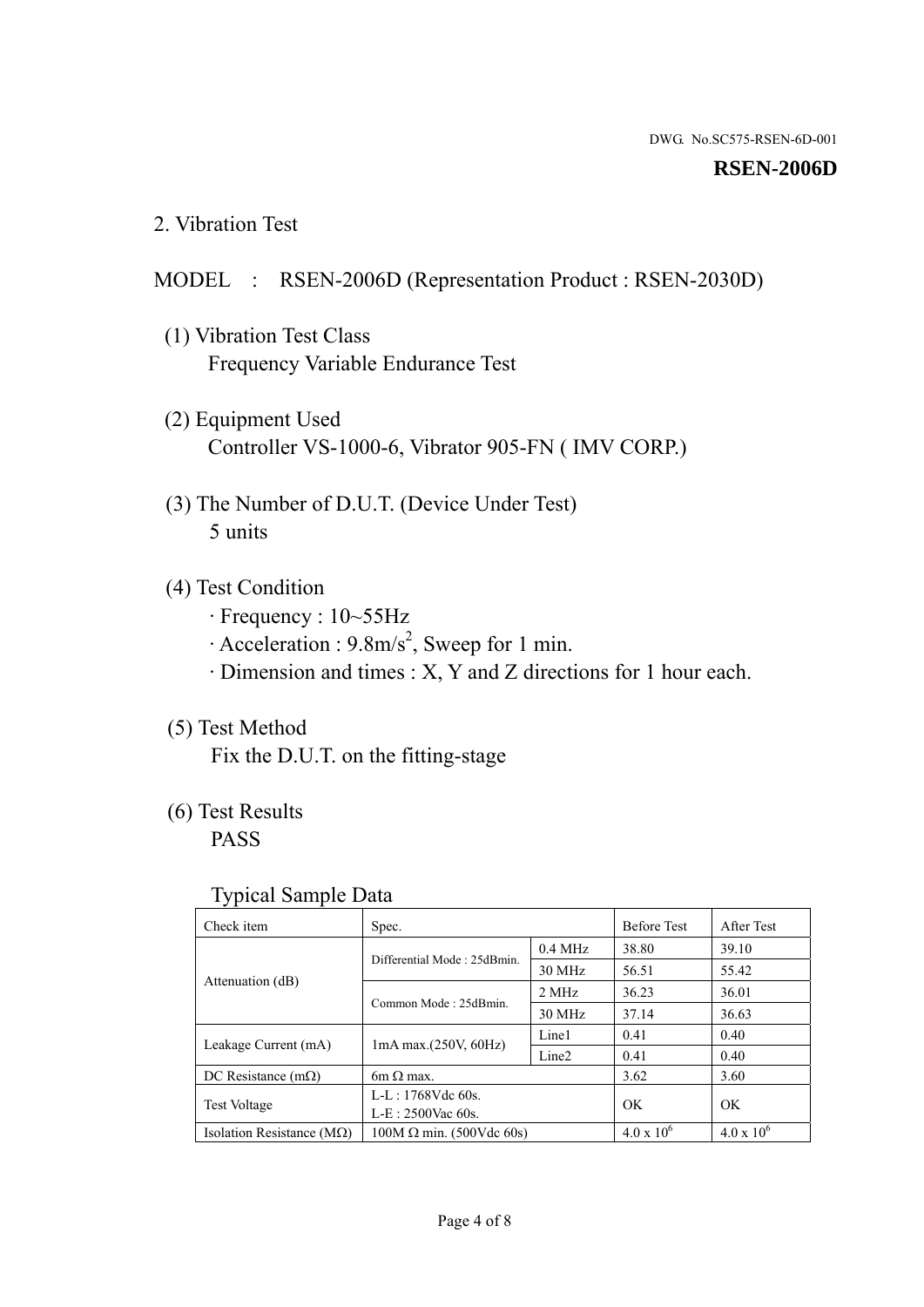3. Heat Cycle Test

### MODEL : RSEN-2006D (Representation Product : RSEN-2030)

- (1) Equipment Used TEMPERATURE CHAMBER TSA-71H-W (ESPEC CORP.)
- (2) The Number of D.U.T. (Device Under Test) 5 units
- (3) Test Conditions
	- · Ambient Temperature : -25~+85°C · Test Cycles : 100cycles



(4) Test Method

 Before the test check if there is no abnormal characteristics and put the D.U.T. in the testing chamber. Then test it in the above cycles, After the test is completed leave it for 1 hour at room temperature and check it if there is no abnormal each characteristics.

(5) Test Results

PASS

| <b>Typical Sample Data</b> |  |  |
|----------------------------|--|--|
|----------------------------|--|--|

| Check item                    | Spec.                                                   |           | <b>Before Test</b> | After Test        |
|-------------------------------|---------------------------------------------------------|-----------|--------------------|-------------------|
|                               |                                                         | $0.4$ MHz | 40.06              | 40.06             |
|                               | Differential Mode: 25dBmin.                             | 30 MHz    | 55.64              | 57.12             |
| Attenuation (dB)              | Common Mode: 25dBmin.                                   | 2 MHz     | 35.40              | 36.74             |
|                               |                                                         | 30 MHz    | 37.70              | 37.36             |
|                               | Line1<br>$1mA$ max. $(250V, 60Hz)$<br>Line <sub>2</sub> |           | 0.41               | 0.49              |
| Leakage Current (mA)          |                                                         |           | 0.42               | 0.48              |
| DC Resistance $(m\Omega)$     | $6m \Omega$ max.                                        |           | 3.48               | 3.22              |
|                               | L-L: $1768V$ de $60s$ .                                 |           | OK                 | OK                |
|                               | <b>Test Voltage</b><br>$L-E: 2500$ Vac 60s.             |           |                    |                   |
| Isolation Resistance ( $MQ$ ) | $100M \Omega$ min. (500Vdc 60s)                         |           | $9.5 \times 10^5$  | $9.4 \times 10^5$ |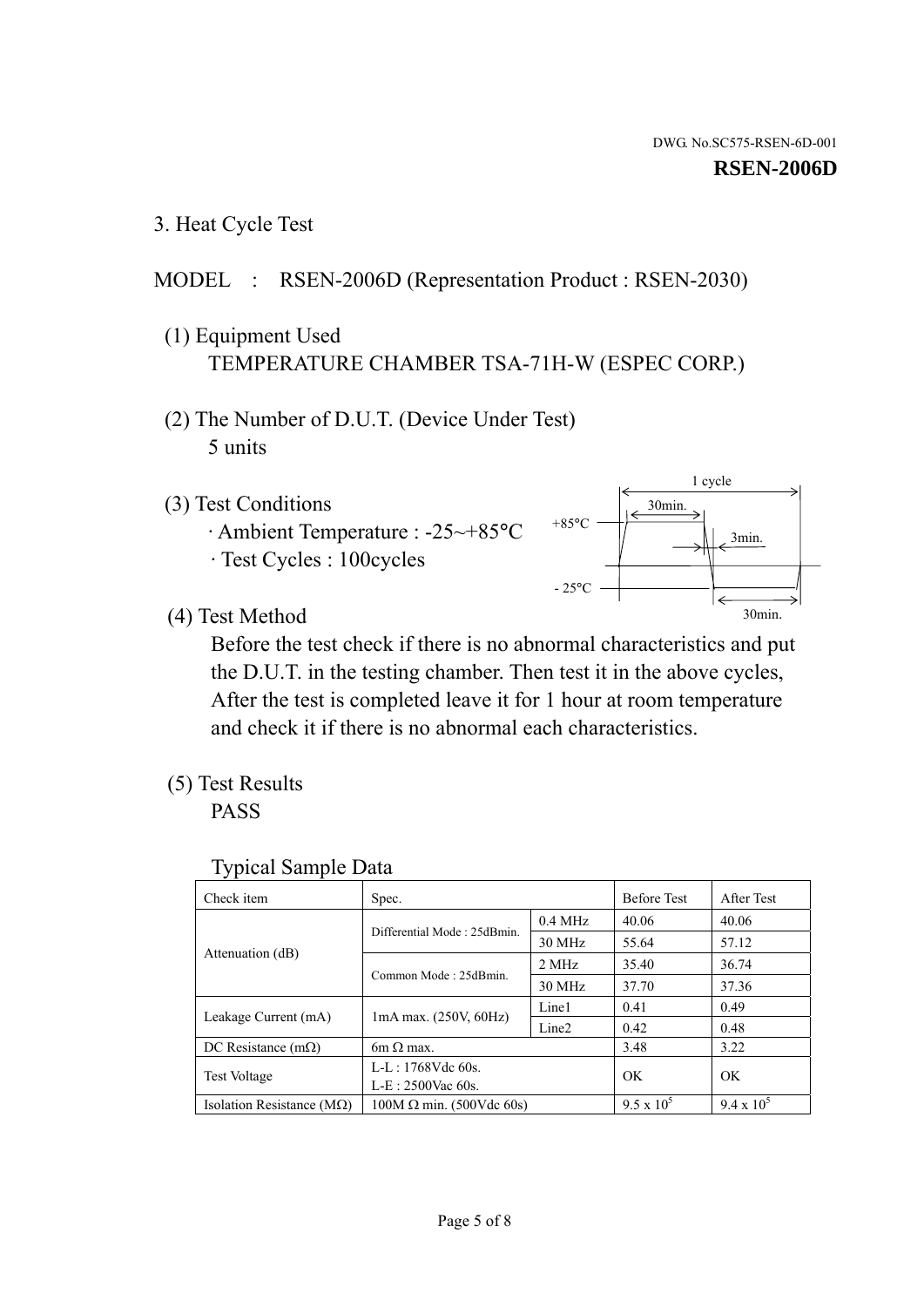4. Humidity Test

### MODEL : RSEN-2006D (Representation Product : RSEN-2030)

- (1) Equipment Used TEMP. & HUMID. CHAMBER PR-4KT (ESPEC CORP.)
- (2) The Number of D.U.T. (Device Under Test) 5 units

#### (3) Test Conditions

- · Ambient Temperature : +40°C
- · Test Time : 500 hours
- · Ambient Humidity : 90~95% RH No Dewdrop

#### (4) Test Method

 Before the test check if there is no abnormal characteristics and put the D.U.T. in the testing chamber. Then test it in the above conditions. After the test is completed leave it for 1 hour at room temperature and check it if there is no abnormal each characteristics.

#### (5) Test Results

PASS

| . .                                |                                 |                   |                     |                     |
|------------------------------------|---------------------------------|-------------------|---------------------|---------------------|
| Check item                         | Spec.                           |                   | <b>Before Test</b>  | After Test          |
|                                    | Differential Mode: 25dBmin.     | $0.4$ MHz         | 40.92               | 39.42               |
|                                    |                                 | 30 MHz            | 57.38               | 55.62               |
| Attenuation (dB)                   | Common Mode: 25dBmin.           | 2 MHz             | 36.16               | 36.22               |
|                                    |                                 | 30 MHz            | 37.34               | 37.92               |
| Leakage Current (mA)               | $1mA$ max. $(250V, 60Hz)$       | Line1             | 0.42                | 0.41                |
|                                    |                                 | Line <sub>2</sub> | 0.42                | 0.43                |
| DC Resistance $(m\Omega)$          | $6m \Omega$ max.                |                   | 3.62                | 3.58                |
| <b>Test Voltage</b>                | $L-L: 1768Vdc$ 60s.             |                   | OK                  | OK                  |
|                                    | $L-E$ : 2500Vac 60s.            |                   |                     |                     |
| Isolation Resistance ( $M\Omega$ ) | $100M \Omega$ min. (500Vdc 60s) |                   | $3.6 \times 10^{6}$ | $4.5 \times 10^{6}$ |

#### Typical Sample Data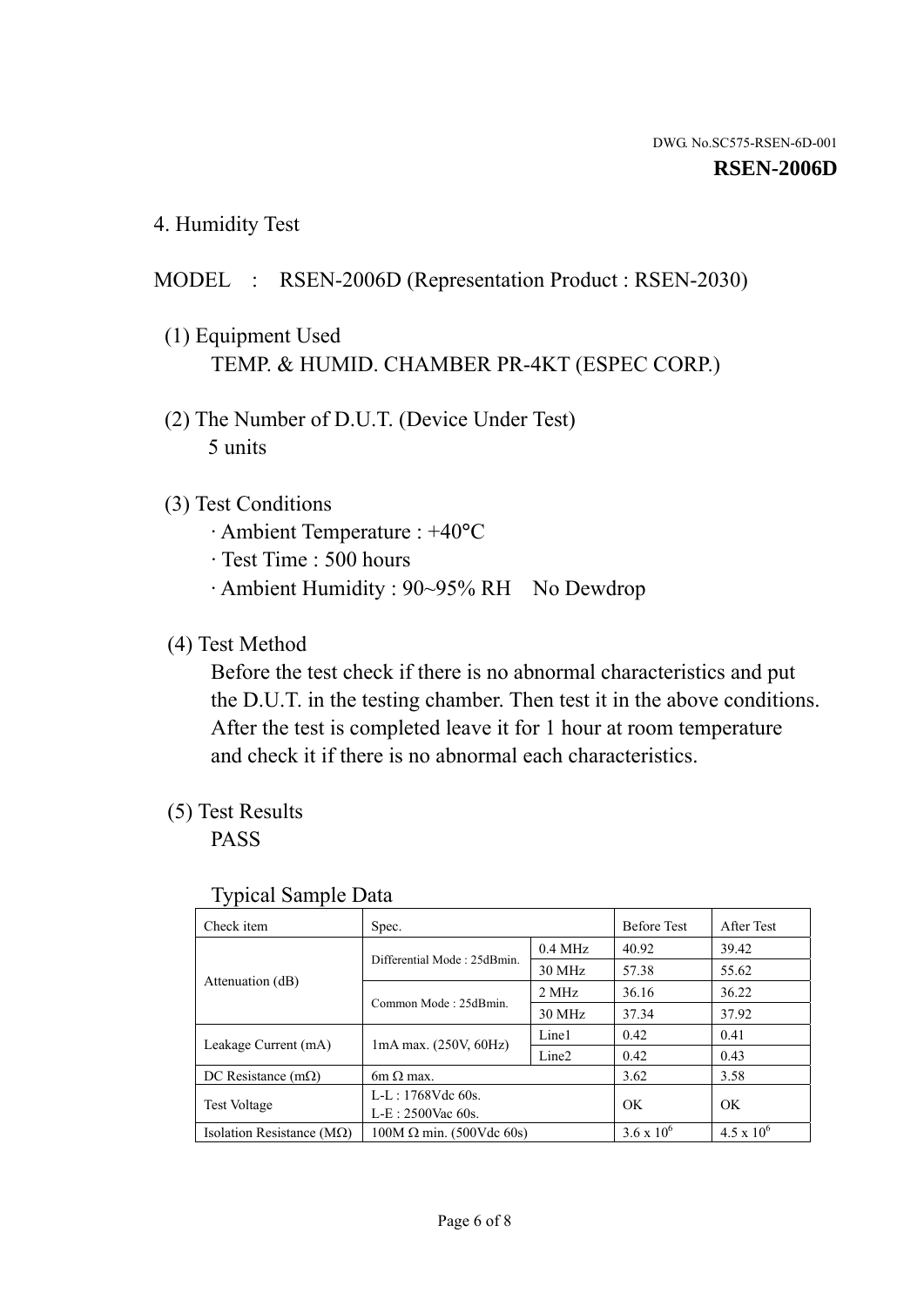5. High Temperature Resistance Test

### MODEL : RSEN-2006D (Representation Product : RSEN-2060)

- (1) Equipment Used TEMPERATURE CHAMBER PHH-300 ( ESPEC CORP.)
- (2) The Number of D.U.T. (Device Under Test) 5 units
- (3) Test Conditions
	- · Ambient Temperature : +55°C
	- · Test Time : 500 hours
	- · Operating : DC 60A
- (4) Test Method

 Before the test check if there is no abnormal characteristics and put the D.U.T. in the testing chamber. Then test it in the above conditions. After the test is completed leave it for 1 hour at room temperature and check it if there is no abnormal each characteristics.

(5) Test Results

PASS

| J 1                                |                                                         |           |                     |                     |
|------------------------------------|---------------------------------------------------------|-----------|---------------------|---------------------|
| Check item                         | Spec.                                                   |           | <b>Before Test</b>  | After Test          |
|                                    | Differential Mode: 25dBmin.                             | $0.2$ MHz | 57.86               | 58.52               |
|                                    |                                                         | 30 MHz    | 52.04               | 51.94               |
| Attenuation (dB)                   | Common Mode: 25dBmin.                                   | 2 MHz     | 35.90               | 36.04               |
|                                    |                                                         | 30 MHz    | 26.60               | 27.62               |
|                                    | Line1<br>$1mA$ max. $(250V, 60Hz)$<br>Line <sub>2</sub> |           | 0.45                | 0.46                |
| Leakage Current (mA)               |                                                         |           | 0.46                | 0.46                |
| DC Resistance $(m\Omega)$          | $3m \Omega$ max.                                        |           | 2.22                | 2.24                |
|                                    | $L-L: 1768Vdc$ 60s.                                     |           | OK                  | OK                  |
| <b>Test Voltage</b>                | $L-E: 2500$ Vac 60s.                                    |           |                     |                     |
| Isolation Resistance ( $M\Omega$ ) | $100M \Omega$ min. (500Vdc 60s)                         |           | $4.1 \times 10^{6}$ | $4.6 \times 10^{6}$ |

#### Typical Sample Data